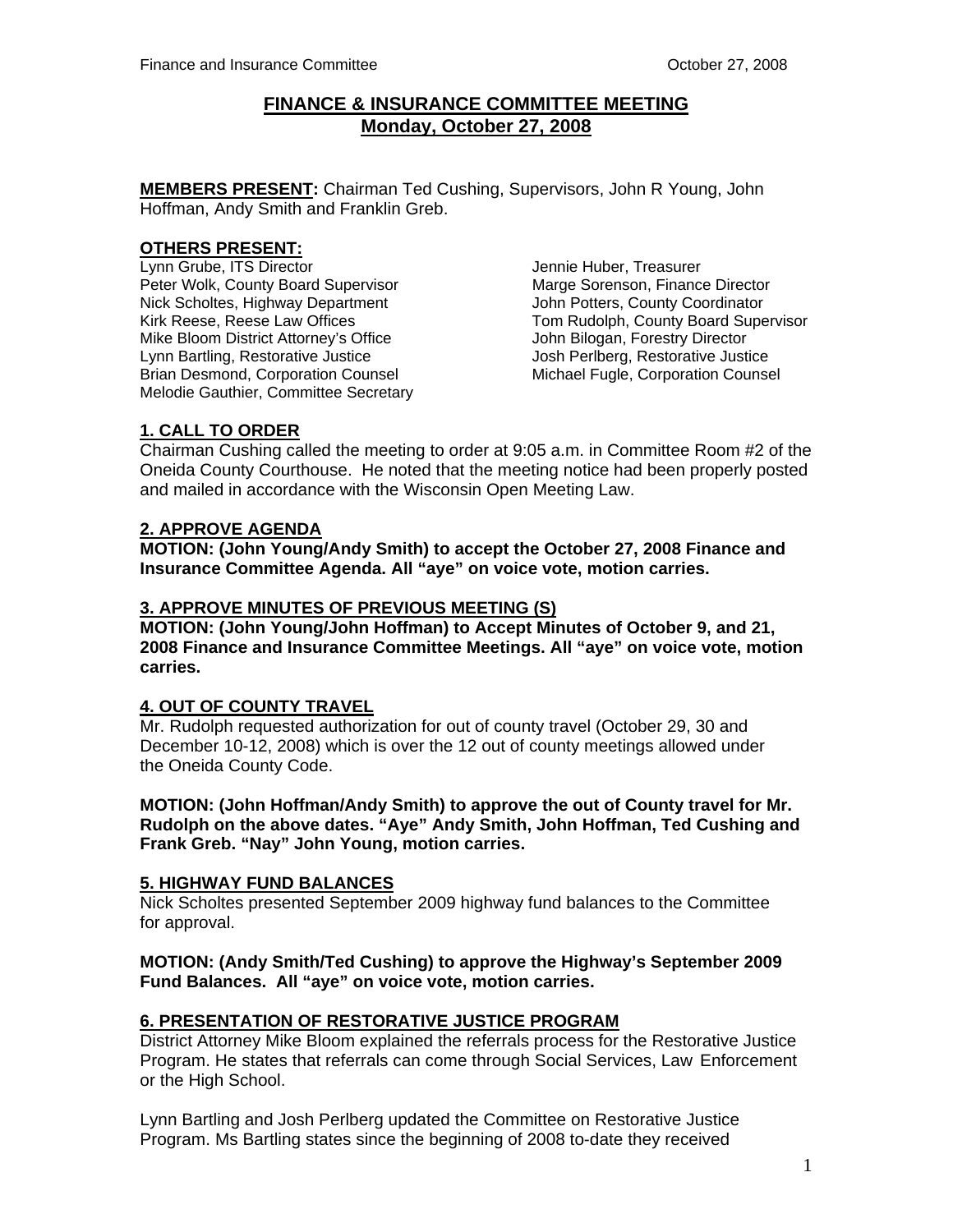72 referrals, 20 of which are referrals from Oneida County. Oneida County referrals are overseen by the District Attorney's Office as the Restorative Justice budget is under the District Attorney's budget. Mr. Bloom states that Ms Bartling sends updates on a monthly basis of all the referrals that have been made to the program.

 The \$18,700, Oneida County's budgeted amount, is dispersed quarterly to the Restorative Justice Program. This is a matched amount with Vilas County. Other contributions are \$10,000 from the Mary Jo Bruner Justice Foundation, and smaller grants from the Positive Action Coalition.

The Committee took no action on the program.

## **7. VOLUNTEER WORKER'S COMPENSAION COVERAGE**

Kirk Reese explained he is representing the Oneida County Bike and Walking Trails Council for the Perch Lake Shelter Project. Mr. Reese stated the main part of this project is being completed by a contractor and that other work will be done by volunteers.

 Mr. Reese and Mr. Bilgon are requesting that the committee amend the contract and waive the worker's compensation coverage for the volunteers.

 Mr Reese has conferred with Brian Desmond and Mr. Desmond felt this could be waived even though Weise Risk Management feels that it is necessary to have it stated in the contract though it is not legally required.

 Brian Desmond explained to the Committee if the Oneida County Bike and Walking Trails Council were to give the volunteers any form of remuneration, worker's Compensation would come into play. As this is not the situation, these volunteers would not be considered employees of the County and therefore the worker's compensation insurance could be waived.

 **MOTION: (Andy Smith/Ted Cushing) to waive the Worker's Compensation Insurance requirement for this contract only. All "aye" on voice vote, motion carries.** 

## **8. VOUCHERS, REPORTS AND PURCHASE ORDERS**

## **County Clerk**

 Ms Gauthier presented the County Clerk's bills and vouchers to the committee for approval.

#### **MOTION: (John Hoffman/ John Young) to accept the County Clerk's bills and vouchers as presented. All "aye" on voice vote, motion carries.**

## **Treasurer**

 Ms Huber presented the Treasurer's bills and vouchers to the committee for approval.

**MOTION: (Andy Smith/Ted Cushing) to accept the Treasurer's bills and vouchers as presented. All "aye" on voice vote, motion carries.**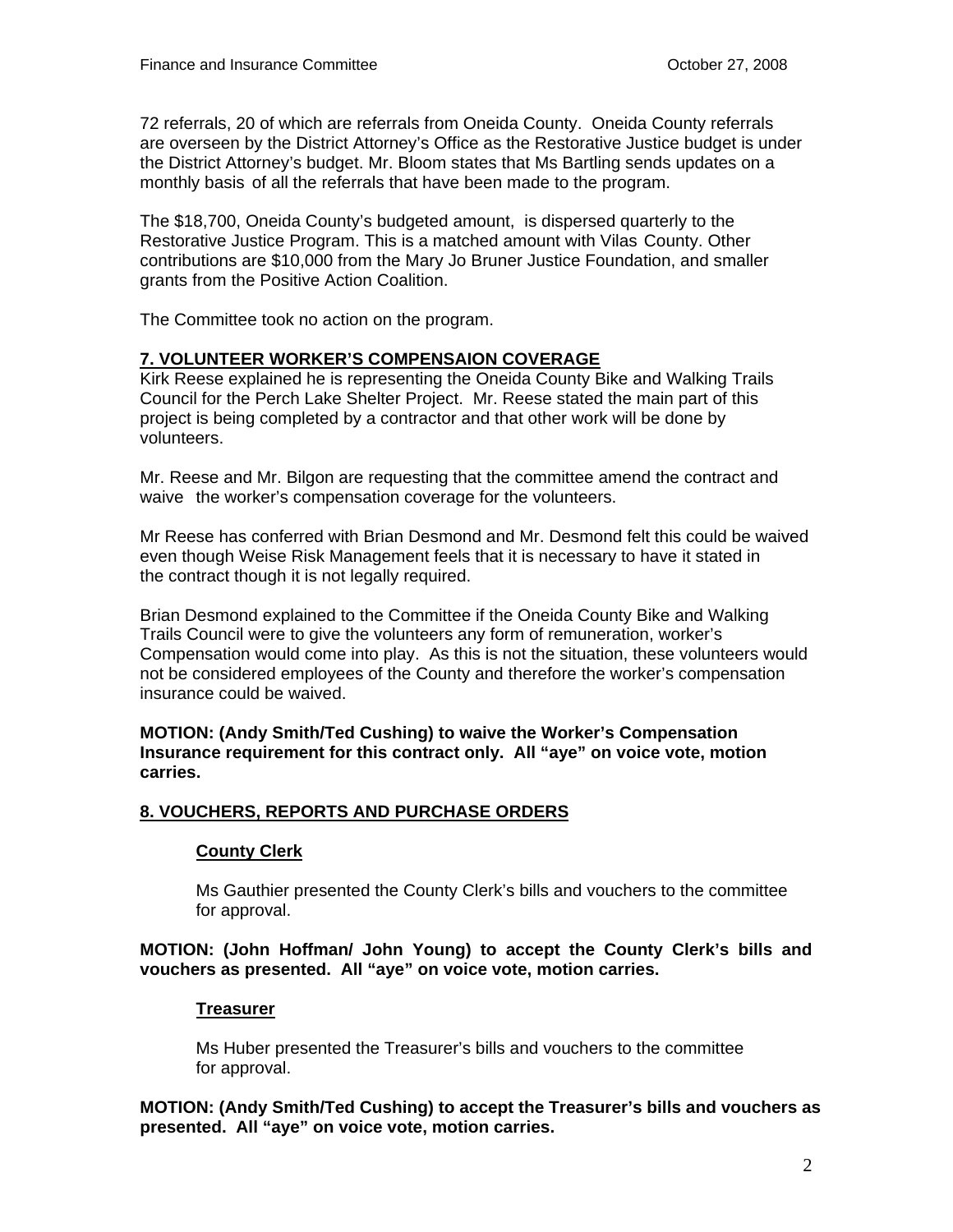#### a). August and September 2008 balance funds

 Ms Huber presented the Treasurer's August and September 2008 Balance Funds to the committee for approval.

#### **MOTION: (Andy Smith/John Hoffman) to accept the Treasurer's 2008 August and September Balance Fund as presented. All "aye" on voice vote, motion carries.**

b). Treasurer's 2008-2009 Action Plan

 Ms Huber presented the Treasurer's 2008 – 2009 Long Range Action Plan to the Committee for approval.

#### **MOTION: (Andy Smith/John Hoffman to approve the Treasurer's 2008-2009 Action Plan. All "aye" on voice vote, motion carries.**

#### c). Oneida County Investment Policy

 Ms Huber presented a Resolution for the Oneida County Investment Policy to the Committee for approval.

 Ms Sorenson title was corrected from Finance Director/Auditor to County Auditor/Finance Director on line 12, 13, & 19.

**MOTION: (Andy Smith/John Hoffman) to amend the Oneida County Investment Policy Resolution on line 12, 13 and 19 from Finance Director/Auditor to County Auditor/Finance Director. All "aye" on voice vote, motion carries.** 

**MOTION: (Andy Smith/John Hoffman) to approve the Oneida County Investment Policy Resolution and forward to the County Board. All "aye" on voice vote, motion carries.** 

 d). Delegating Investment Authority to Finance Director/Auditor Ms Huber requested the Committee delegate the Investment Authority to the Finance Director/Auditor. Ms Sorenson corrected her title as County Auditor/Finance Director. Ms Huber had the Oneida County Investment Policy Resolution corrected by Corporation Counsel and returned to the Committee for approval.

**MOTION: (Andy Smith/John Hoffman) to approve the delegation of Authority provided the changes are made from Auditor/Finance Director to County Auditor/ Finance Director. All "aye" on voice vote, motion carries.** 

 e). Resolution to Cancel Stale-date Checks Ms Huber presented to the Committee for their approval a Resolution to Cancel Stale-date Checks.

**MOTION: (Andy Smith John Hoffman) to approve the Resolution to Cancel Staledate Checks and forward to the County Board. All "aye" on voice vote, motion carries.**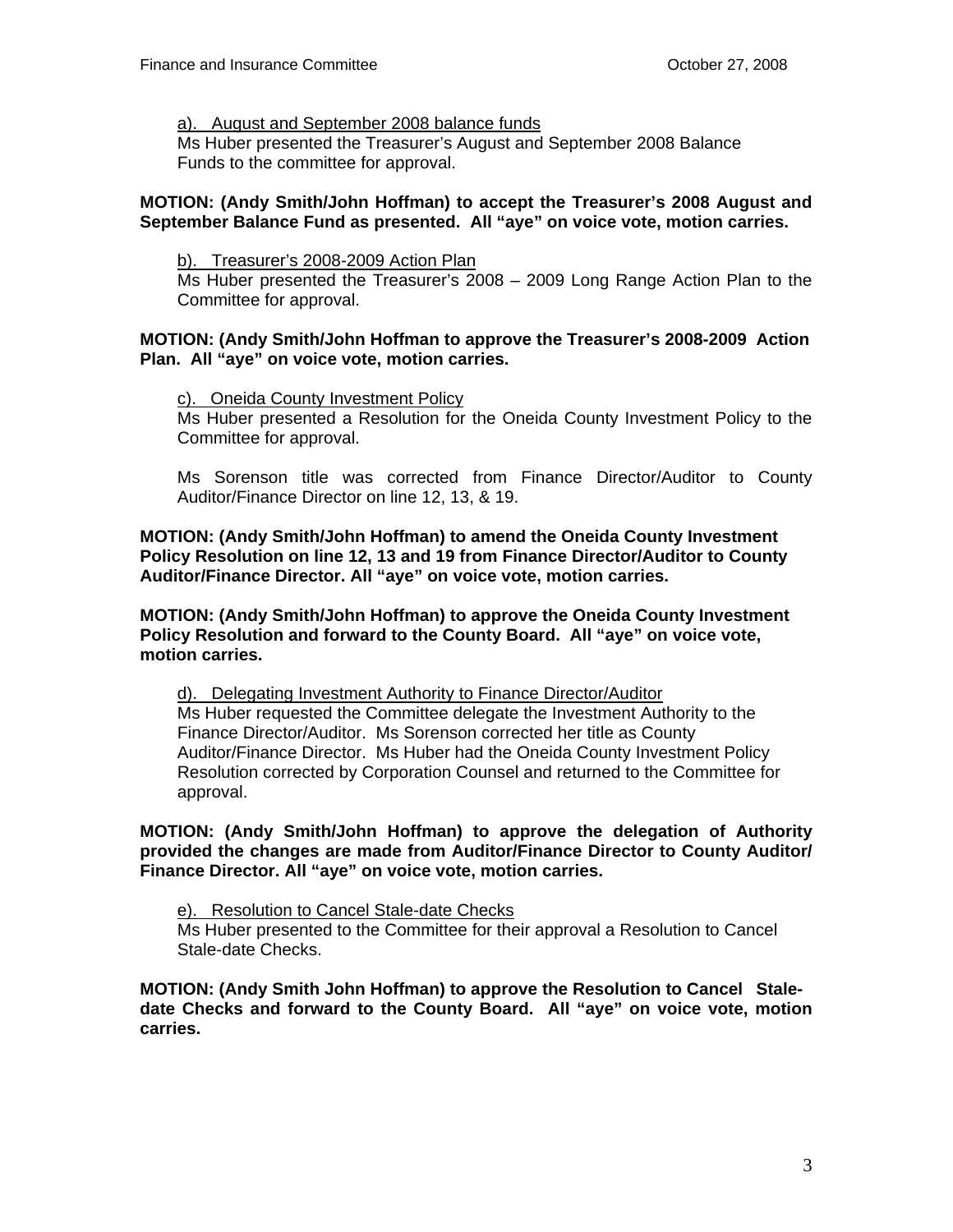#### f). Resolution Designating Public Depositories

 Ms Huber presented to the Committee for their approval a Resolution Designating Public Depositories.

#### **MOTION: (Andy Smith/John Hoffman) to approve the Resolution Designating Public Depositories and forward to the County Board. All "aye" on voice vote, motion carries.**

#### **Information Technology Services**

Ms Grube presented ITS bills and vouchers to the committee for approval

#### **MOTION: (Andy Smith/Ted Cushing) to accept ITS bills and vouchers as presented. All "aye" on voice vote, motion carries**

International Trade, Business and Economic Development Council (ITBEC) web site.

 Ms Grube explained that Oneida County is a member of the International Trade, Business and Economic Development Council. (ITBEC). The ITBEC web-site contains information from the counties that are members of their site.

 The director of ITBEC is asking for content for their web-site from Oneida County. Ms Grube is requesting the committee approval to summit information for their site.

#### **MOTION: (Ted Cushing/Andy Smith) to approve Ms Grube to summit information to the International Trade and Economic Development Council. All "aye" on voice vote, motion carries.**

#### **Finance**

Ms Sorenson presented Finance's bills and vouchers to the Committee for approval.

**MOTION: (Ted Cushing/John Young) to accept Finance's bills and vouchers as presented. All "aye" on voice vote, motion carries** 

#### **9. LINE ITEM TRANSFERS**

**MOTION: (Andy Smith/Ted Cushing) to approve line Item transfers for the Sheriff's Department, Department on Aging, and Emergency Management.** 

#### **10. RESOLUTION FOR LINE ITEM TRANSFERS**

**MOTION: (Andy Smith/John Young) to accept the Resolution for Line Item Transfer and forward to the County Board. All "aye" on voice vote, motion carries.** 

**MOTION: (Andy Smith/Ted Cushing) move to designate John Young as acting chairman of the Finance Committee for the rest of the meeting. All "aye" on voice vote, motion carries.** 

**Chairman Ted Cushing – excused** 

**11. ITS – TECHNOLOGY PLAN**

#### **12. STRATEGIC PLANNING STATUS REPORT**